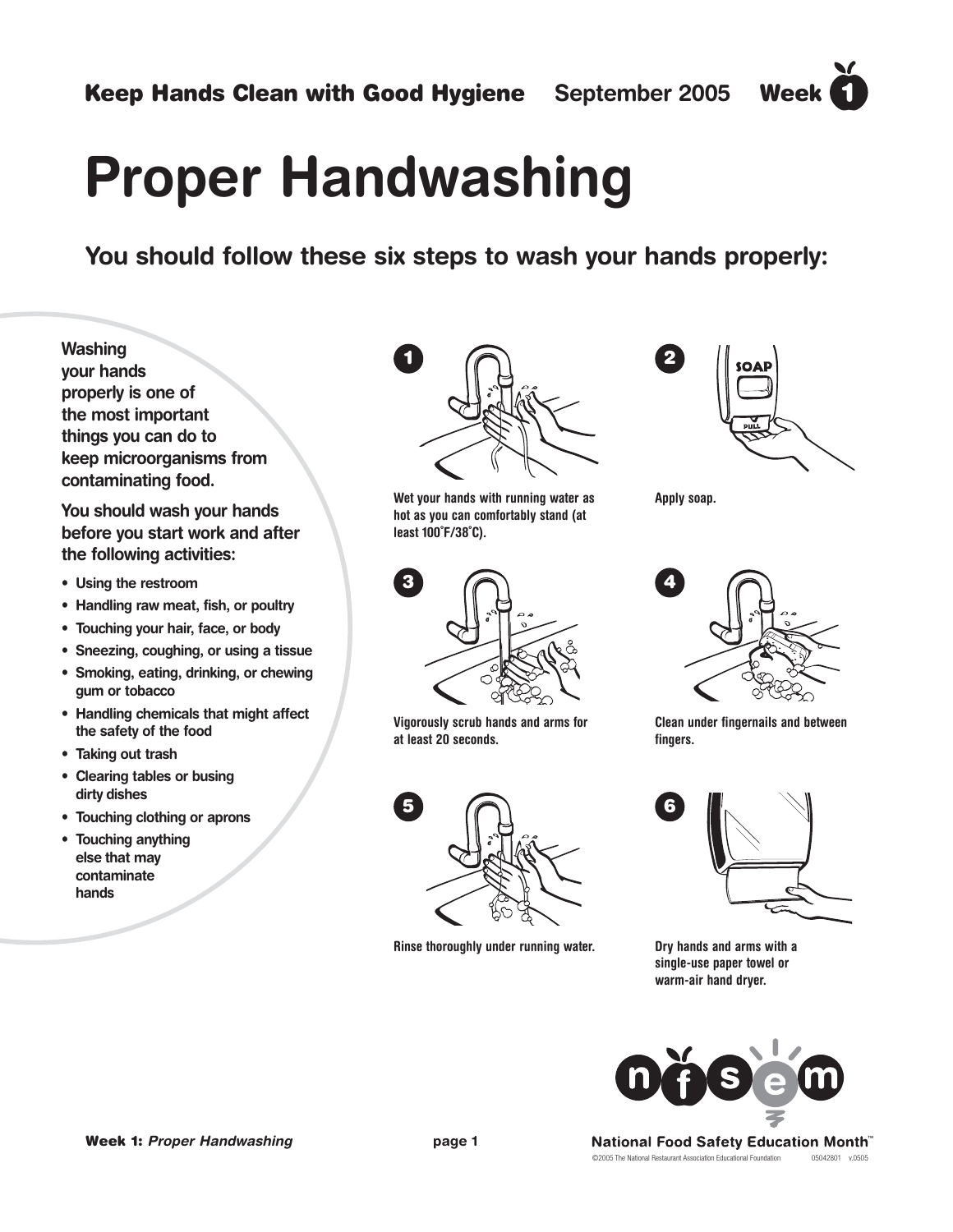$\blacktriangledown$ 

## **To Wash or Not to Wash**

**Directions: Circle each activity that would require the employee to wash his or her hands immediately afterward.** 





©2005 The National Restaurant Association Educational Foundation 05042801 v.0505 National Food Safety Education Month™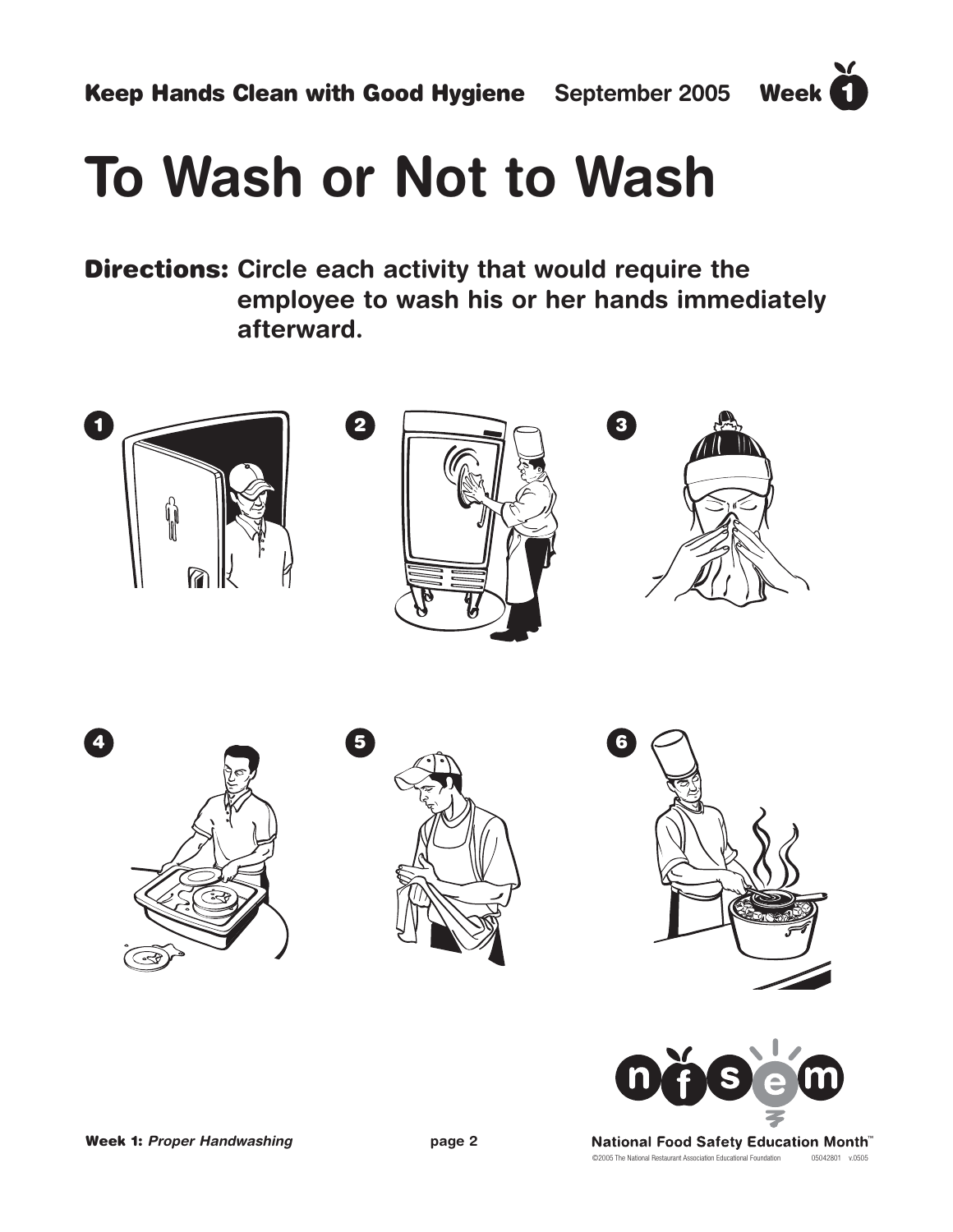# **What Did Bill Do Wrong?**

**Directions: Bill is washing his hands after handling raw chicken. Circle each step where he makes a mistake and explain his mistake in the space provided.** 



**Bill wets his hands with running water.**

\_\_\_\_\_\_\_\_\_\_\_\_\_\_\_\_\_\_\_\_\_\_\_\_\_\_\_\_\_\_\_\_

\_\_\_\_\_\_\_\_\_\_\_\_\_\_\_\_\_\_\_\_\_\_\_\_\_\_\_\_\_\_\_\_



**Bill puts soap on his hands.**



 $\blacktriangledown$  $\blacksquare$ 

**Bill scrubs his hands and arms for 10 seconds.**

\_\_\_\_\_\_\_\_\_\_\_\_\_\_\_\_\_\_\_\_\_\_\_\_\_\_\_\_\_\_\_\_

\_\_\_\_\_\_\_\_\_\_\_\_\_\_\_\_\_\_\_\_\_\_\_\_\_\_\_\_\_\_\_\_



**Bill cleans under his fingernails and between his fingers.**

\_\_\_\_\_\_\_\_\_\_\_\_\_\_\_\_\_\_\_\_\_\_\_\_\_\_\_\_\_\_\_\_

\_\_\_\_\_\_\_\_\_\_\_\_\_\_\_\_\_\_\_\_\_\_\_\_\_\_\_\_\_\_\_\_



\_\_\_\_\_\_\_\_\_\_\_\_\_\_\_\_\_\_\_\_\_\_\_\_\_\_\_\_\_\_\_\_

\_\_\_\_\_\_\_\_\_\_\_\_\_\_\_\_\_\_\_\_\_\_\_\_\_\_\_\_\_\_\_\_

**Bill rinses thoroughly under running water.** 



**Bill dries his hands on his apron.**



\_\_\_\_\_\_\_\_\_\_\_\_\_\_\_\_\_\_\_\_\_\_\_\_\_\_\_\_\_\_\_\_

\_\_\_\_\_\_\_\_\_\_\_\_\_\_\_\_\_\_\_\_\_\_\_\_\_\_\_\_\_\_\_\_

©2005 The National Restaurant Association Educational Foundation 05042801 v.0505 National Food Safety Education Month™

**Week 1:** *Proper Handwashing* **page 3** 

\_\_\_\_\_\_\_\_\_\_\_\_\_\_\_\_\_\_\_\_\_\_\_\_\_\_\_\_\_\_\_\_

\_\_\_\_\_\_\_\_\_\_\_\_\_\_\_\_\_\_\_\_\_\_\_\_\_\_\_\_\_\_\_\_